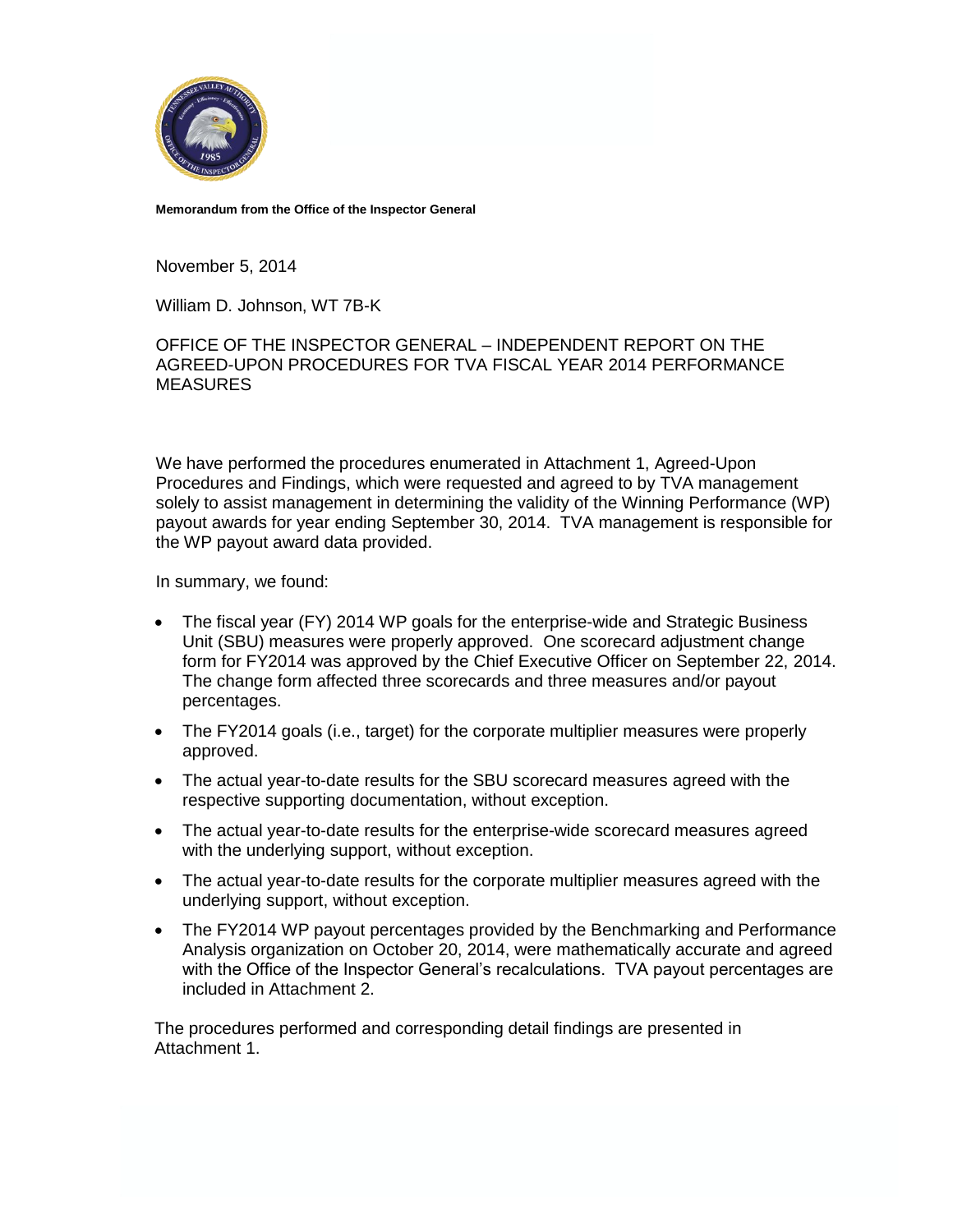William D. Johnson Page 2 November 5, 2014

We were not engaged to and did not conduct an audit or a review of the matters addressed herein, the objective of which would be the expression of an opinion or limited assurance on WP payout awards. Accordingly, we do not express such an opinion or limited assurance. Had we performed additional procedures, other matters might have come to our attention that would have been reported. This agreed-upon procedures engagement was conducted in accordance with attestation standards established by the American Institute of Certified Public Accountants and *Government Auditing Standards* issued by the Comptroller General of the United States. TVA management determined the agreed-upon procedures to be performed and, therefore, the sufficiency of these procedures is the responsibility of TVA management. Consequently, we make no representation regarding the sufficiency of the procedures described below either for the purpose for which this report has been requested or for any other purpose.

This report is intended solely to assist TVA management in determining the validity of the payout awards and is not intended to be, and should not be, used by those who have not agreed to the procedures and taken responsibility for the sufficiency of the procedures for their purposes.

We appreciate the cooperation and support provided by your staff. If you have any questions or would like to discuss further, please contact me at (865) 633-7373.

 $\bigcap_{a,b} \bigcap \mathcal{L} \cup \bigcup_{b}$ 

David P. Wheeler Deputy Assistant Inspector General (Audits) ET 3C-K

MAD:BSC **Attachments** cc (Attachments): Gregory F. Barker, WT 8D-K Katherine J. Black, LP 6A-C Melanie E. Farrell, MR 3K-C Donna G. Golden, LP 3A-C Dwain K. Lanier, MR 3K-C Justin C. Maierhofer, WT 7B-K Michael J. McCall, MR 3K-C R. Windle Morgan, WT 4D-K Richard W. Moore, ET 4C-K A. Douglas Perry, MR 3B-C John M. Thomas III, MR 6D-C TVA Board of Directors Diane T. Wear, WT 4B-K OIG File No. 2015-15267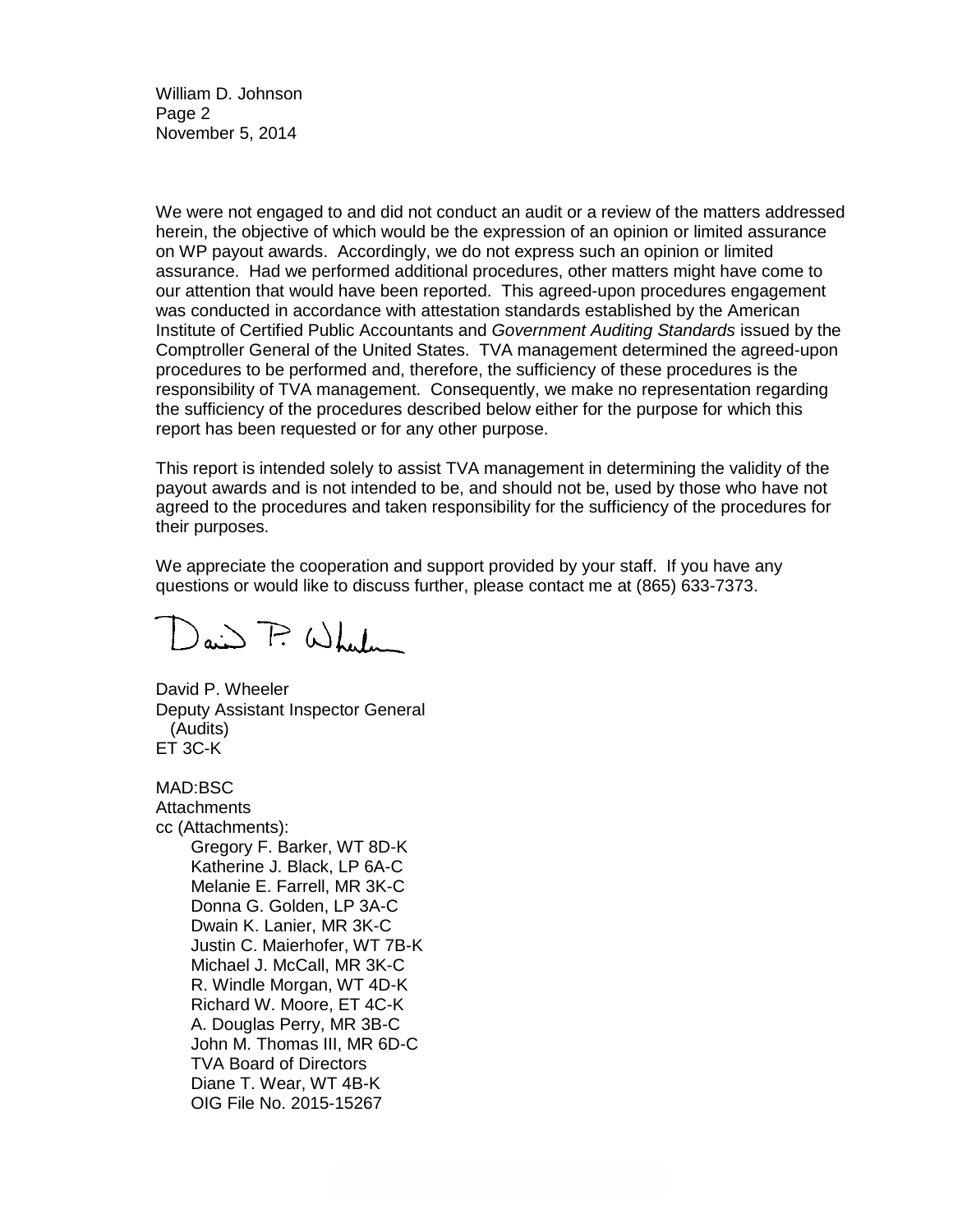## **AGREED-UPON PROCEDURES AND FINDINGS**

| <b>Agreed-Upon Procedure</b>                                                                                                                                                                                                                                                                                                                                                                                                                                                              | <b>Findings</b>                                                                                                                                                                                                                                                                                                                                                                                                                                                                                                                                                                                                                                                                                                                                                                                                                                                  |
|-------------------------------------------------------------------------------------------------------------------------------------------------------------------------------------------------------------------------------------------------------------------------------------------------------------------------------------------------------------------------------------------------------------------------------------------------------------------------------------------|------------------------------------------------------------------------------------------------------------------------------------------------------------------------------------------------------------------------------------------------------------------------------------------------------------------------------------------------------------------------------------------------------------------------------------------------------------------------------------------------------------------------------------------------------------------------------------------------------------------------------------------------------------------------------------------------------------------------------------------------------------------------------------------------------------------------------------------------------------------|
| 1. Compare the approved measures,<br>weights, and goals (i.e., threshold,<br>target, and stretch) on the<br>enterprise-wide and Strategic<br><b>Business Unit (SBU) balanced</b><br>scorecards with the measures,<br>weights, and goals (i.e., threshold,<br>target, and stretch) used in the<br>calculations for year ending<br>September 30, 2014, and trace all<br>differences to approved change<br>forms obtained from the<br>Benchmarking and Performance<br>Analysis organization. | We compared the approved measures,<br>weights, and goals (i.e., threshold, target, and<br>stretch) on the enterprise-wide and SBU<br>balanced scorecards with the measures,<br>weights, and goals (i.e., threshold, target, and<br>stretch) used in the calculations for year<br>ending September 30, 2014, and traced all<br>differences to approved change forms, without<br>exception. One scorecard adjustment change<br>form for fiscal year (FY) 2014 was approved<br>by the Chief Executive Officer (CEO) on<br>September 22, 2014. The change form<br>affected three scorecards and three measures<br>and/or payout percentages.<br>The enterprise-wide and SBU scorecards and<br>associated definition sheets were approved by<br>the CEO on April 21, 2014.<br>No exceptions were found as a result of                                                 |
| 2. Compare the goals (i.e., target) of<br>the corporate multiplier measure to<br>the goals (i.e., target) shown on<br>SBU balanced scorecards for year<br>ending September 30, 2014, and<br>trace all differences to approved<br>change forms obtained from the<br>Benchmarking and Performance<br>Analysis organization.                                                                                                                                                                 | applying the procedure.<br>We compared the approved goals<br>(i.e., target) of the corporate multiplier<br>measure to the goals (i.e., target) shown on<br>the balanced scorecards for the year ending<br>September 30, 2014, to the measures TVA<br>used to calculate the Winning Performance<br>(WP) payout percentages, without exception.<br>The TVA corporate multiplier performance<br>measures and goals for FY2014 were<br>approved by the TVA Board of Directors on<br>August 22, 2013.<br>According to the board minutes and the<br>memorandum referenced in them, the<br>measures and goals (i.e., results) of the<br>corporate multiplier will be reviewed by the<br>CEO and the TVA Board after the fiscal year-<br>end and a determination made of what the<br>multiplier is. As they have not yet met, the<br>multiplier has not been determined. |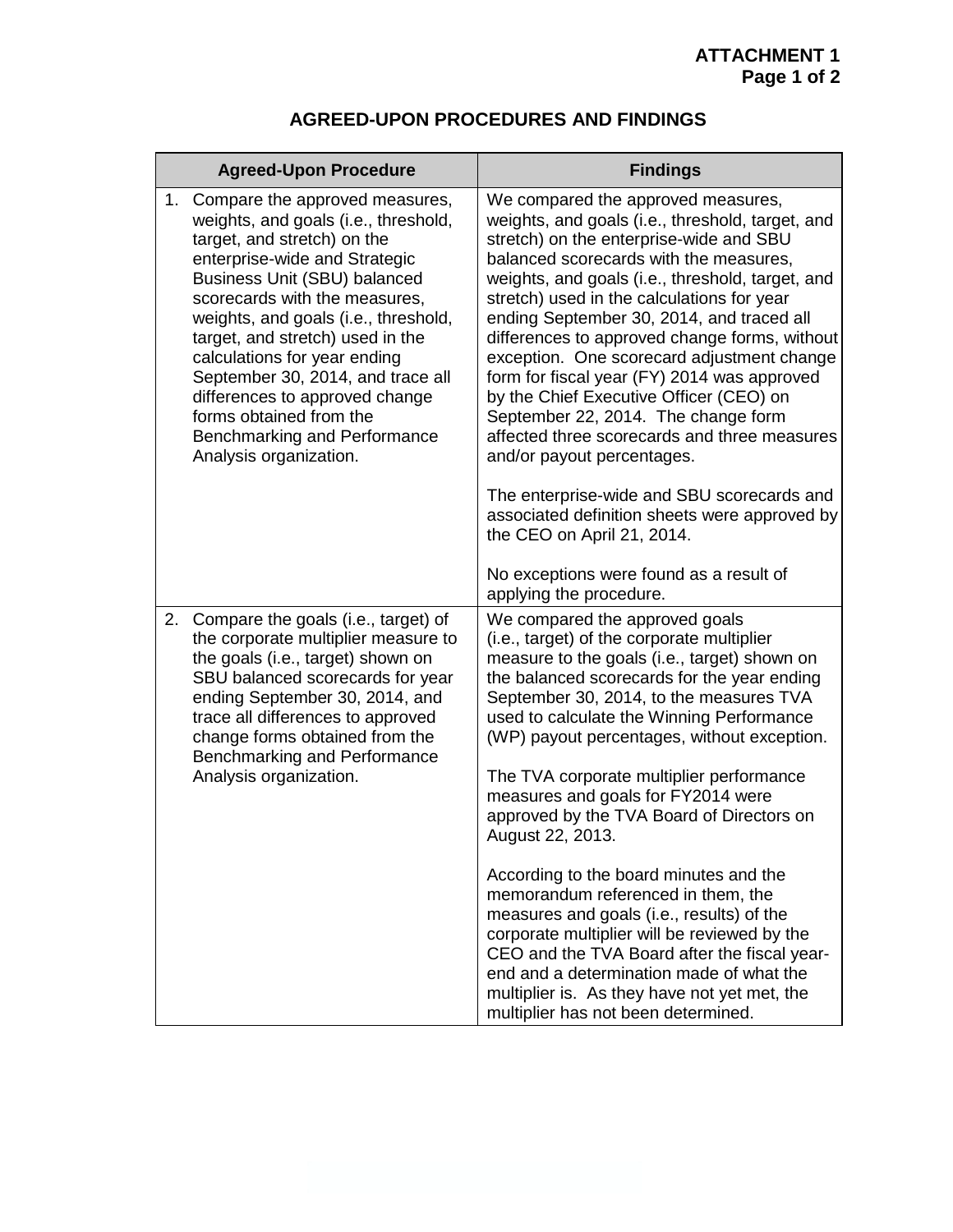## **AGREED-UPON PROCEDURES AND FINDINGS (Cont.)**

|    | <b>Agreed-Upon Procedure</b>                                                                                                                                                                                       | <b>Findings</b>                                                                                                                                                                                                                                                                                                                                                                                                                                                                                                                                                           |
|----|--------------------------------------------------------------------------------------------------------------------------------------------------------------------------------------------------------------------|---------------------------------------------------------------------------------------------------------------------------------------------------------------------------------------------------------------------------------------------------------------------------------------------------------------------------------------------------------------------------------------------------------------------------------------------------------------------------------------------------------------------------------------------------------------------------|
| 3. | Sample the measures on the SBU<br>balanced scorecards. Compare the<br>actual year-to-date for September<br>2014 on the SBU balanced<br>scorecards for the selected<br>measures to the supporting<br>documentation. | We compared all of the measures on the<br>SBU scorecards to the respective supporting<br>documentation provided, without exception.                                                                                                                                                                                                                                                                                                                                                                                                                                       |
| 4. | Compare the actual year-to-date for<br>the enterprise-wide measures to the<br>underlying support.                                                                                                                  | We compared the actual year-to-date results<br>for the enterprise-wide balanced scorecard<br>measures to the definition sheets and the<br>respective supporting documentation, without<br>exception.                                                                                                                                                                                                                                                                                                                                                                      |
| 5. | Compare the actual year-to-date<br>results for the corporate multiplier<br>measures to the underlying support.                                                                                                     | We compared the actual year-to-date results<br>for the corporate multiplier measures to the<br>underlying support, without exception.<br>According to the board minutes and the<br>memorandum referenced in them, the<br>measures and goals (i.e., results) of the<br>corporate multiplier will be reviewed by the<br>CEO and the TVA Board after the fiscal year-<br>end and a determination made of what the<br>multiplier is. As they have not yet met, the<br>multiplier has not been determined. The<br>actual year-to-date results are included in<br>Attachment 2. |
| 6. | Test the mathematical accuracy of<br>the FY2014 WP payout<br>percentages.                                                                                                                                          | The FY2014 WP payout percentages provided<br>by the Benchmarking and Performance<br>Analysis organization on October 20, 2014,<br>were mathematically accurate and agreed with<br>the Office of the Inspector General's<br>recalculations. TVA payout percentages are<br>included in Attachment 2.                                                                                                                                                                                                                                                                        |